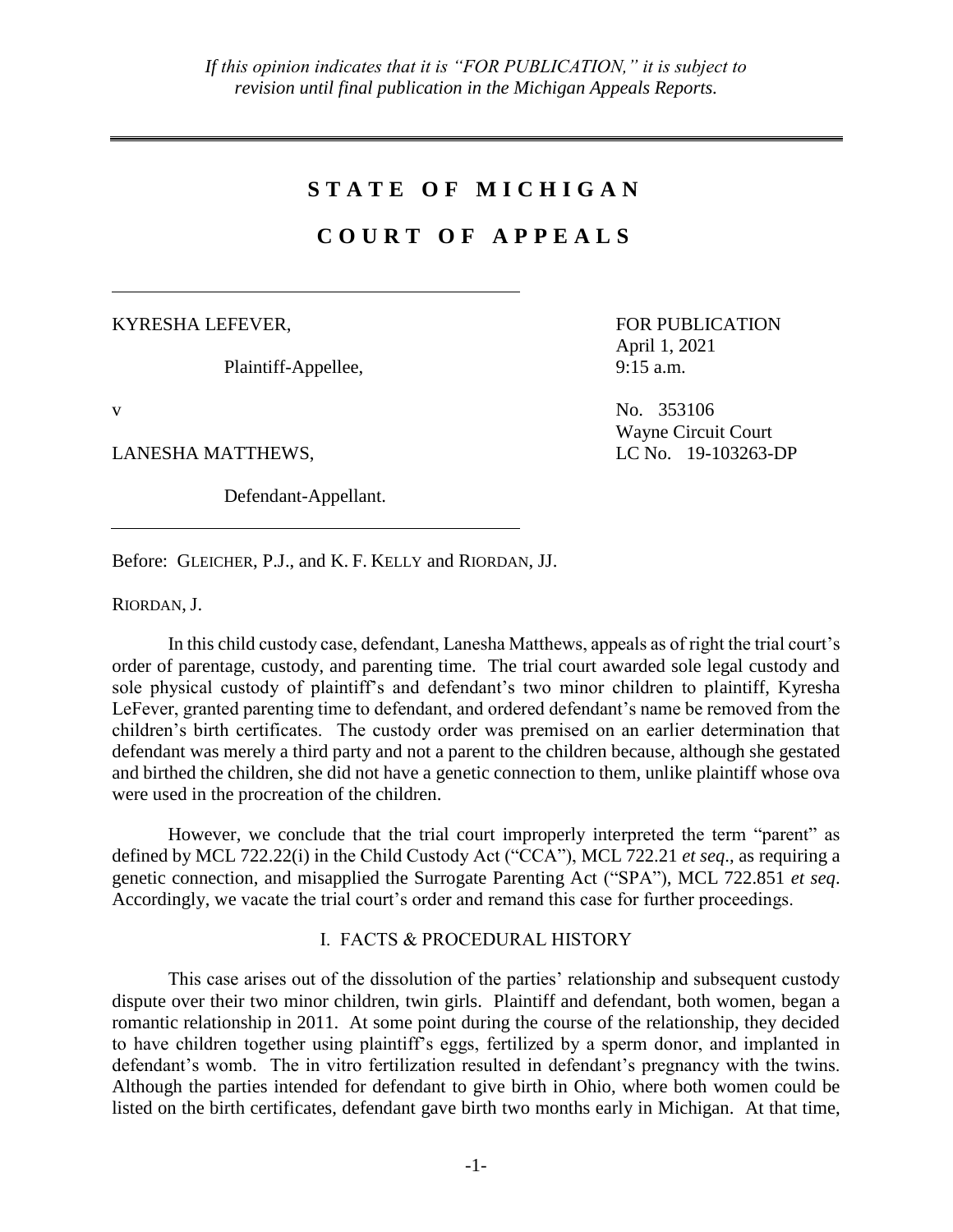the Michigan Department of Health and Human Services' Division of Vital Records permitted one father and one mother to be listed on a birth certificate. As a result of this practice, defendant was listed as the twins' mother, and although plaintiff was not listed on the birth certificates, the twins were given plaintiff's last name.

The parties cohabitated and parented the twins together until they separated in 2014 before statutes excluding same-sex couples from marriage were declared unconstitutional in *Obergefell v Hodges*, 576 US 644; 135 S Ct 2584; 192 L Ed 609 (2015). The parties continued co-parenting the twins and shared custody until defendant experienced serious health concerns in 2016. At that time, plaintiff became the twins' primary caretaker until 2018 when a custody dispute arose.

In November 2018, plaintiff filed a complaint for custody of the twins as well as a motion to establish interim custody and parenting time. The matter was heard by a referee who determined parentage should first be established. The case was dismissed and resubmitted by plaintiff as a complaint to establish parentage.

The trial court held a hearing to establish plaintiff's standing as a parent. Plaintiff argued that she was the twins' "natural mother" by virtue of her genetic connection to the children, and that defendant, the "gestational surrogate," was merely "the woman who carried the eggs of [plaintiff] and the sperm of an anonymous donor." Plaintiff also raised due process and equal protection arguments. Defendant countered that the SPA applied in such a way that it invalidated any surrogacy contract between the parties. Defendant reasoned that because there is no valid surrogacy contract, she is the twins' "natural parent" by default because she gave birth to them. Defendant further argued that Michigan law provides no avenue for conferring maternity on a party except by way of birth and delivery of a child, and therefore, plaintiff lacked standing to seek custody. Defendant asserted that the parties decided not to have plaintiff recognized as a legal parent to the children at the time of their birth, and that plaintiff must now live with the consequences of that decision.

The trial court found that plaintiff is the twins' "natural and legal mother" and ordered that the birth certificates be amended to add plaintiff. The trial court also awarded joint legal custody on an interim basis and set forth a parenting-time schedule. However, during the course of the preliminary hearing, the trial court raised the issue of defendant's standing as a "natural parent" and ordered additional briefing on the matter. Defendant moved for reconsideration of the trial court's orders, which it denied.

Regarding defendant's standing, plaintiff then argued that defendant was not the twins' natural parent because she shared no genetic connection with them. In response, defendant maintained her position that her biological connection to the twins, by way of gestation, made her the twins' natural parent too. Defendant argued that neither the statute, nor the dictionary definition, limit "natural parent" to mean only a genetic parent, and such a narrow interpretation of the term is antithetical to the purpose of the CCA and would violate her constitutional rights to substantive due process and equal protection. Defendant also argued that she has "standing by agreement" by way of the parties' co-maternity arrangement and that plaintiff's action to revoke defendant's parentage of the twins was barred by the limitations period set forth in the Revocation of Paternity Act ("ROPA"), MCL 722.1437(1).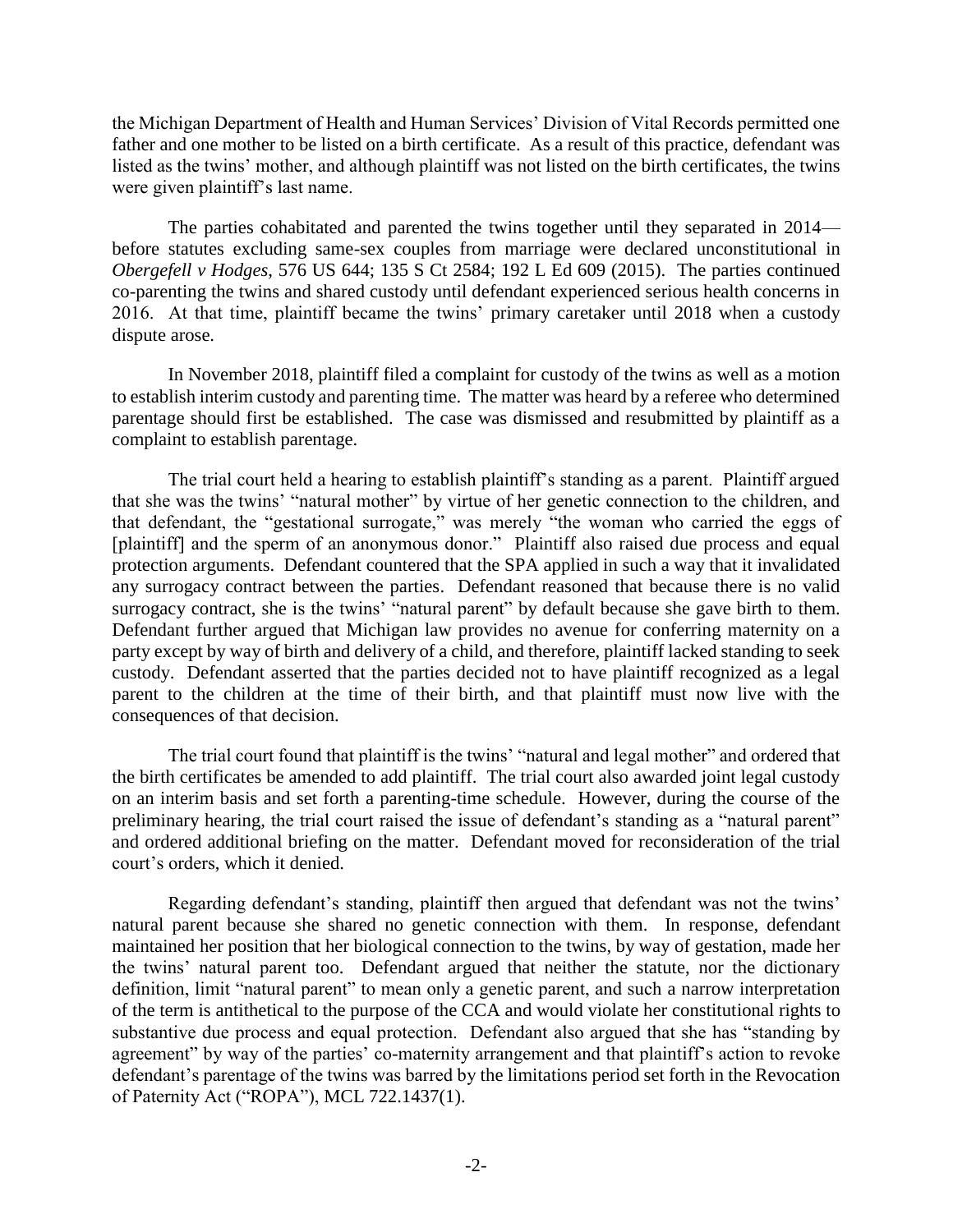The trial court concluded that the SPA applied to the facts of this case because it broadly defines a surrogate parentage contract as encompassing any arrangement in which a female agrees to conceive a child through artificial insemination, or in which a female agrees to surrogate gestation. The trial court further reasoned that the SPA identifies the "mother" as a party with a genetic connection to the child, whereas a "surrogate carrier" gestates and births a child to whom she has no genetic relationship. The trial court recognized that the SPA does not indicate which party should have custody to the resultant offspring, but rather directs court to apply the CCA.

The trial court noted that this case presents a matter of first impression in Michigan, but it considered the various outcomes in other jurisdictions under similar factual circumstances. The trial court was persuaded by the public policy rationale in *Belsito v Clark*, 67 Ohio Misc 2d 54; 644 NE2d 760 (1994). The trial court considered the Acknowledgment of Parentage Act, MCL 722.1003, the Safe Delivery of Newborns Act, MCL 712.1 *et seq.*, the Adoption Code, MCL 710.21, and finally the CCA, which defines a parent as "natural" or "adoptive," MCL 722.22(i). The trial court concluded that "the [L]egislature of this state has established that it is the public policy of this state to identify a parent as a person with a biological connection to the child." In this case, the trial court concluded that plaintiff, by way of her genetic connection to the twins, was the only party to establish such a biological connection. As a result, this finding created a presumption that the best interests of the twins were served by awarding plaintiff custody, while the SPA granted defendant standing as a third party.

Defendant sought leave to appeal to this Court, but the application was dismissed for lack of jurisdiction because the opinion issued by the trial court was not a decision on a dispositive motion. *LeFever v Matthews*, unpublished order of the Court of Appeals, entered October 23, 2019 (Docket No. 351133). Accordingly, the matter progressed to trial where defendant was required to show by clear and convincing evidence that it was in the twins' best interest for her to have custody.

After a six-day trial, the court concluded that defendant failed to carry her burden to establish parentage. Plaintiff was awarded full legal and physical custody and the trial court ordered that defendant's name be removed from the twins' birth certificates. However, the trial court granted parenting time to defendant pursuant to her standing as a third party under MCL 722.271(b). Defendant now appeals and challenges the trial court's finding that she is not a natural parent. She argues that the trial court misinterpreted the CCA when it found that she is not a "natural parent," that it misapplied the SPA to the facts of this case, and that the trial court's order implicates her federal constitutional rights to substantive due process and equal protection under the law.

#### II. STANDARDS OF REVIEW

Legal standing constitutes a question of law that we review de novo. *Heltzel v Heltzel*, 248 Mich App 1, 28; 638 NW2d 123 (2001). As it relates specifically to "the resolution of a child custody dispute," the CCA provides that "all orders and judgments of the circuit court shall be affirmed on appeal unless the trial judge made findings of fact against the great weight of evidence or committed a palpable abuse of discretion or a clear legal error on a major issue." MCL 722.28. A clear legal error occurs when the circuit court incorrectly chooses, interprets, or applies the law. *Kubicki v Sharpe*, 306 Mich App 525, 538; 858 NW2d 57 (2014); *Fletcher v Fletcher*, 447 Mich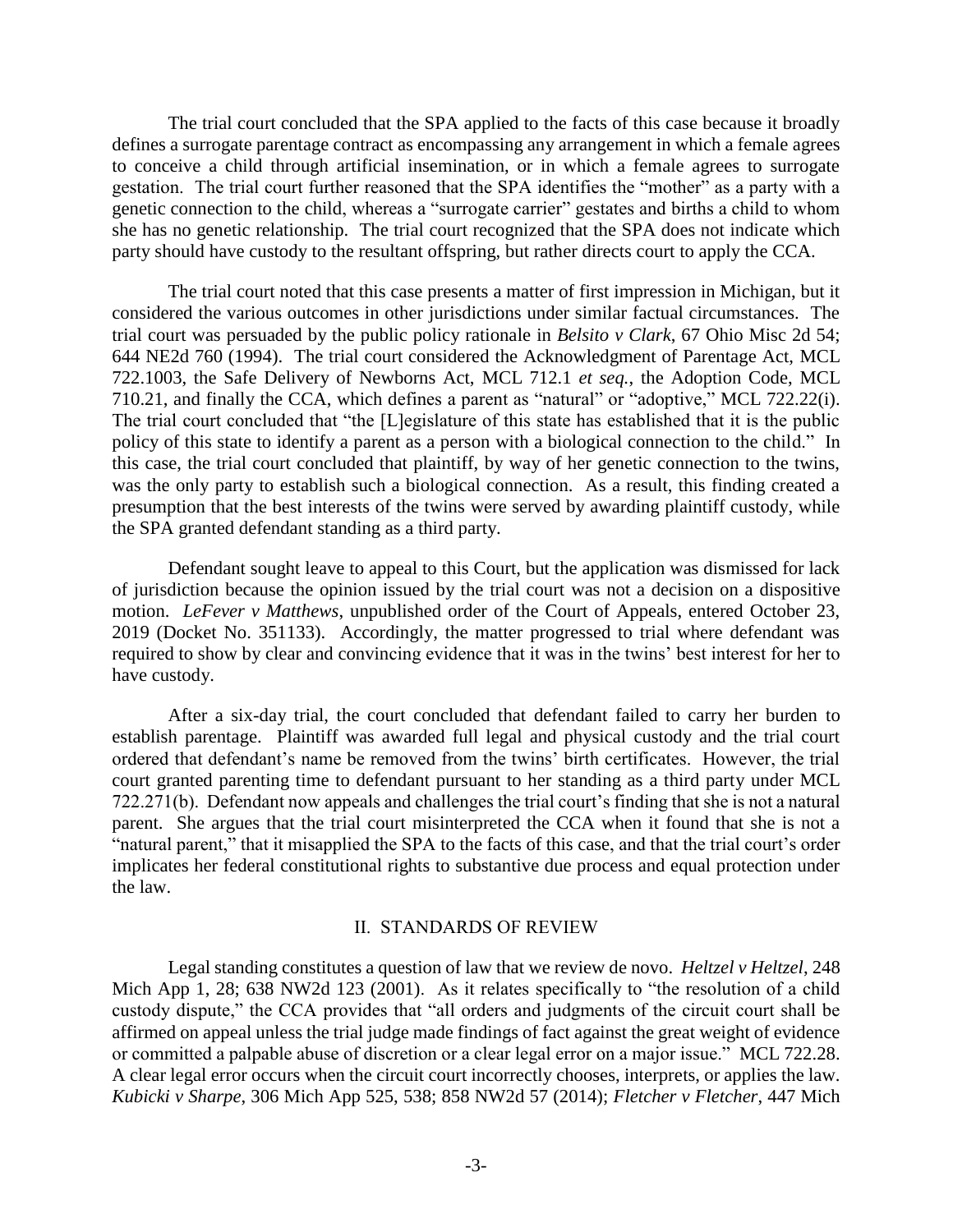871, 881; 526 NW2d 889 (1994). We review matters of statutory interpretation and constitutional issues de novo. *Estes v Titus*, 481 Mich 573, 578-579; 751 NW2d 493 (2008); *In re MKK*, 286 Mich App 546, 556; 781 NW2d 132 (2009).

#### III. THE CHILD CUSTODY ACT OF 1970

Defendant first argues that the trial court committed error requiring reversal when it concluded that she was not a "natural parent" under the CCA because she lacked a genetic connection to the twins. We agree.

The CCA governs custody, parenting time, and child support issues for minor children in Michigan and it is the exclusive means of pursuing child custody rights. MCL 722.24(1); *Aichele v Hodge*, 259 Mich App 146, 153; 673 NW2d 452 (2003). It is "equitable in nature," and must be "liberally construed and applied to establish promptly the rights of the child and the rights and duties of the parties involved." MCL 722.26(1). The CCA contains the following parental presumption:

If a child custody dispute is between the parents, between agencies, or between third persons, the best interests of the child control. If the child custody dispute is between the parent or parents and an agency or a third person, the court shall presume that the best interests of the child are served by awarding custody to the parent or parents, unless the contrary is established by clear and convincing evidence. [MCL 722.25(1).]

"Parent" is defined as "the natural or adoptive parent of a child." MCL 722.22(i). However, determining whether the term "natural parent" is elastic enough to include defendant is a matter of statutory interpretation. To that end, we consider the following principles:

The judiciary's objective when interpreting a statute is to discern and give effect to the intent of the Legislature. First, the court examines the most reliable evidence of the Legislature's intent, the language of the statute itself. When construing statutory language, the court must read the statute as a whole and in its grammatical context, giving each and every word its plain and ordinary meaning unless otherwise defined. Effect must be given to every word, phrase, and clause in a statute, and the court must avoid a construction that would render part of the statute surplusage or nugatory. If the language of a statute is clear and unambiguous, the statute must be enforced as written and no further judicial construction is permitted. Generally, when language is included in one section of a statute but omitted from another section, it is presumed that the drafters acted intentionally and purposely in their inclusion or exclusion. The courts may not read into the statute a requirement that the Legislature has seen fit to omit. When the Legislature fails to address a concern in the statute with a specific provision, the courts cannot insert a provision simply because it would have been wise of the Legislature to do so to effect the statute's purpose. Statutes that address the same subject matter or share a common purpose are *in pari materia* and must be read collectively as one law, even when there is no reference to one another. [*In re Jajuga Estate*, 312 Mich App 706, 712; 881 NW2d 487 (2015), quoting *Book–Gilbert v Greenleaf*, 302 Mich App 538,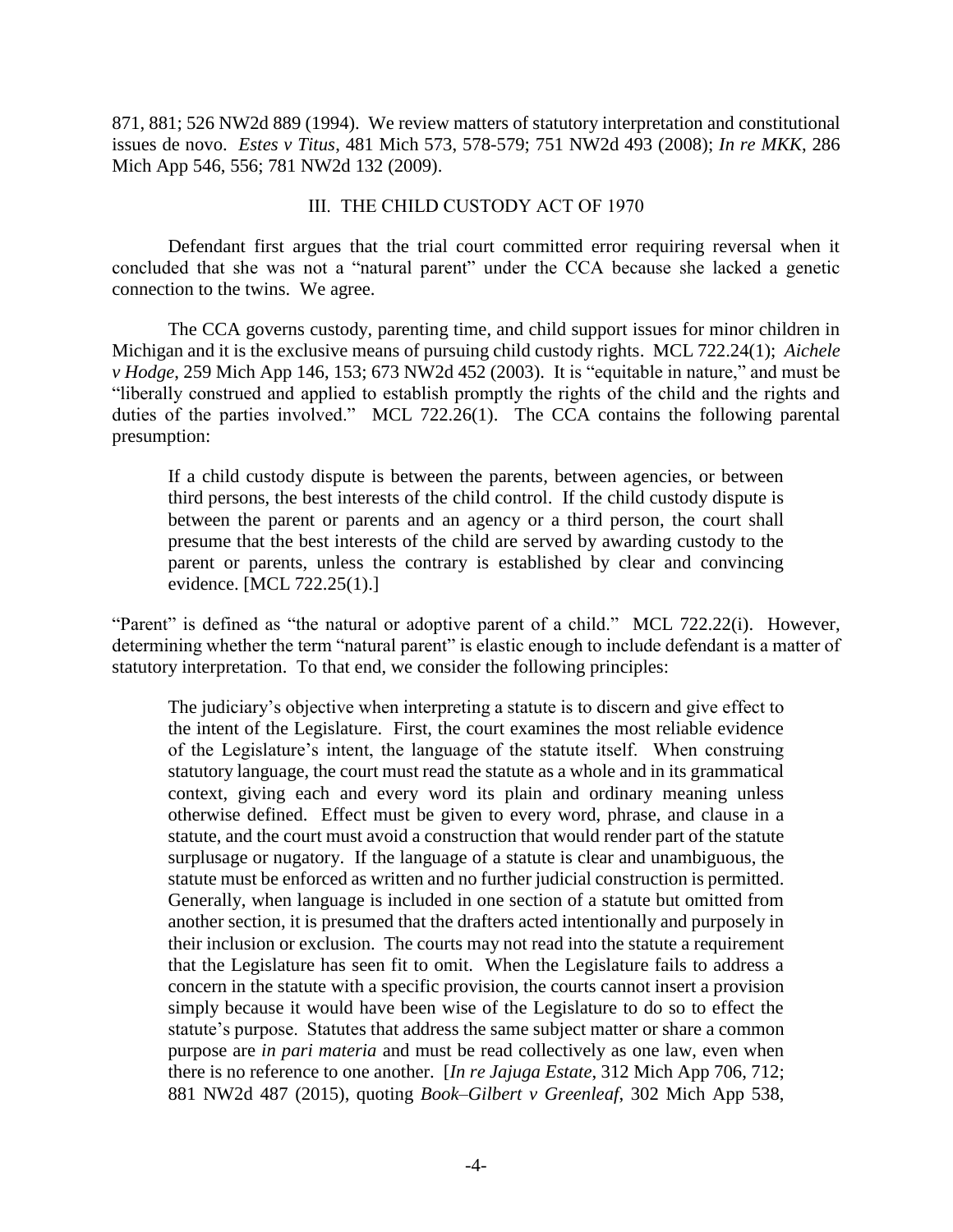#### 541–542; 840 NW2d 743 (2013) (brackets omitted).]

The term "natural parent" is not defined by the statute. However, we have previously interpreted the term to mean a blood relation. *Stankevich v Milliron (On Remand)*, 313 Mich App 233, 236; 882 NW2d 194 (2015), (hereinafter, *Stankevich III*) (citing Random House Webster's College Dictionary (2005) definition of "natural"). A blood relation is different from relation by affinity or adoption, and the term "natural parent" as defined in the CCA does not include those relationships. This is supported by the inclusion of the term "adoptive parent" as a separate category from "natural parent" within the same subsection, MCL 722.22(i). Thus a "parent" within the meaning of the CCA does not include relations such as step-parents (who are related to a child by marriage or affinity), foster parents (whose relationship to a child is determined and controlled by the agency foster/parent agreement), or grandparents (who may be related to a child by consanguinity, but are removed in their relation by one degree). Such parties are "third persons." See MCL 722.22(k) (defining "third person" as "an individual other than a parent"); *In re Anjoski*, 283 Mich App 41, 52; 770 NW2d 1 (2009) (considering a step-parent as a third party); *Tallman v Milton*, 192 Mich App 606; 482 NW2d 187 (1992) (considering foster parents as third parties); *Bowie v Arder*, 441 Mich 23, 48–49; 490 NW2d 568 (1992) (considering a grandparent as a third party). Here, defendant's relationship to the twins as their birth mother has a closer biological connection than a step-parent or foster parent, and even that of a grandparent because she is related to the twins in a closer degree than a grandparent as defendant gave birth to the children.

Moreover, when interpreting an undefined statutory term, the term "must be accorded its plain and ordinary meaning." *Brackett v Focus Hope, Inc*, 482 Mich 269, 276; 753 NW2d 207 (2008). Consulting a lay dictionary is proper when defining common words or phrases that lack a unique legal meaning, but when the statutory term is a legal term of art, the term must be construed in accordance with its peculiar and appropriate legal meaning. *Id*. *Black's Law Dictionary* (11th ed 2019) does not define "natural parent," but it defines "blood relative" as "[s]omeone who shares an ancestor with another." In addition, the entry for "genetic parent" refers to the definition for "biological parent" which is "[t]he woman who provides the egg . . . to form the zygote that grows into an embryo." "Birth parent" is defined as "[e]ither the biological father or the mother who gives birth to the child." Thus, plaintiff meets the definition of "biological parent" and "genetic parent" and defendant satisfies the definition of a "birth parent." However, those terms are not included in the definition of "blood relative" or otherwise mention the term "natural parent."

Accordingly, we must consider the lay dictionary definition as we did in *Stankevich III*, 313 Mich App at  $236$ .<sup>1</sup> We have found no dictionary definition for "natural parent," but, building

<sup>&</sup>lt;sup>1</sup> In that case, the parties were a same-sex couple that had been married in Canada in 2007. *Stankevich III*, 313 Mich App at 233. Using artificial insemination, the defendant became pregnant and gave birth before the parties separated in 2009 and a subsequent custody complaint was filed. *Id.* It was undisputed that the defendant was the biological parent to the child. *Id.* Rather, the issue before us concerned the application of the equitable-parent doctrine which recognizes that " 'a person who is not the biological father of a child may be considered a parent against his will, and consequently burdened with the responsibility of the support for the child,' such a person, in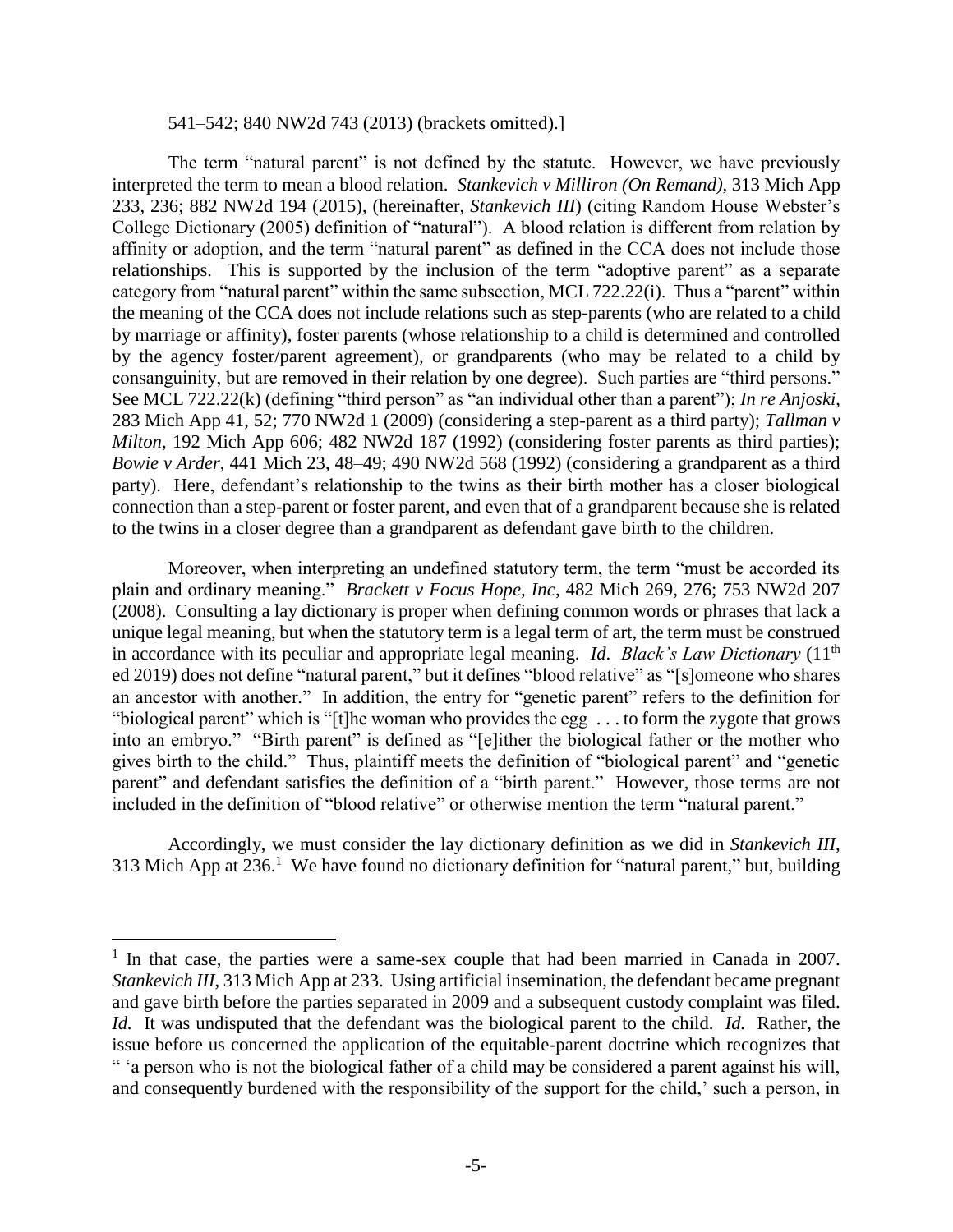off our analysis in *Stankevich III*, we consider the various dictionary definitions of "blood relation," and conclude that they merely differentiate between relation by birth and adoption. See *American Heritage Dictionary of the English Language* (5<sup>th</sup> ed) (defining "blood relation" as "a person who is related to another by birth rather than by marriage"); *Merriam-Webster Online Dictionary* (defining "blood relative" as "someone who has the same parents or ancestors as another person"); *MacMillan Dictionary Online* (defining "blood relation" as "someone that you are related to by birth, rather than by marriage"); *Cambridge Dictionary Online* (defining "blood relation" as "someone who is related to you by birth rather than through marriage"). Thus, the textual clues indicate that the term "natural parent" is elastic enough to include defendant, who, although she has no genetic connection to the twins, is related to them by birth rather than through marriage.<sup>2</sup>

In concluding otherwise, the trial court erroneously considered the genetic requirements in other family-law statutes, namely, the Acknowledgment of Parentage Act, MCL 722.1003, the Safe Delivery of Newborns Act, MCL 712.1 *et seq.*, and the Adoption Code, MCL 710.21. "However, the first step of statutory interpretation is to review the language of the statute at issue, not that of another statute." *Spectrum Health Hosps v Farm Bureau Mut Ins Co of Michigan*, 492 Mich 503, 521; 821 NW2d 117 (2012). Although a statute must be read in conjunction with other

being treated as a parent, may also seek the rights of custody or parenting time." *Id.* at 238, quoting *Atkinson v Atkinson*, 160 Mich App 601, 608–609; 408 NW2d 516 (1987).

Initially, we concluded that the equitable-parent doctrine was inapplicable to the case because in *Van v Zahorik*, 460 Mich 320, 330–331; 597 NW2d 15 (1999), the Michigan Supreme Court had declined to extend application of the doctrine outside the context of marriage, and because at the time of the appeal Michigan did not recognize same-sex marriage, the doctrine was inapplicable to the facts of that case. *Stankevich v Milliron*, unpublished opinion per curiam of the Court of Appeals, issued October 17, 2013 (Docket No. 310710), p 1, (hereinafter *Stankevich I*) vacated and remanded 498 Mich 877; 868 NW2d 907 (2015) (hereinafter *Stankevich II*). While appeal from *Stankevich I* was pending, the United States Supreme Court issued its decision in *Obergefell*, 576 US 644, which struck down as unconstitutional Michigan's statute that prohibited same-sex marriage. Accordingly, the Michigan Supreme Court vacated *Stankevich I* and remanded the case to the Court of Appeals for reconsideration in light of *Obergefell*. On remand, we maintained our interpretation of the term "natural parent" but concluded that the plaintiff was not barred from asserting the equitable-parent doctrine and we remanded the matter to the trial court for an evidentiary hearing regarding the validity of the marriage and the other disputed factual issues *Stankevich III*, 313 Mich App at 240-242.

 $2$  The concurrence criticizes us for relying on dictionaries, rather than the common law, to ascertain the meaning of "natural parent." However, the CCA is "a comprehensive statutory scheme" concerning child-custody matters. See *Van*, 460 Mich at 327. "In general, where comprehensive legislation prescribes in detail a course of conduct to pursue and the parties and things affected, and designates specific limitations and exceptions, the Legislature will be found to have intended that the statute supersede and replace the common law dealing with the subject matter." *Hoerstman Gen Contracting, Inc v Hahn*, 474 Mich 66, 74; 711 NW2d 340 (2006). Our duty is therefore to address the comprehensive statutory language of the CCA.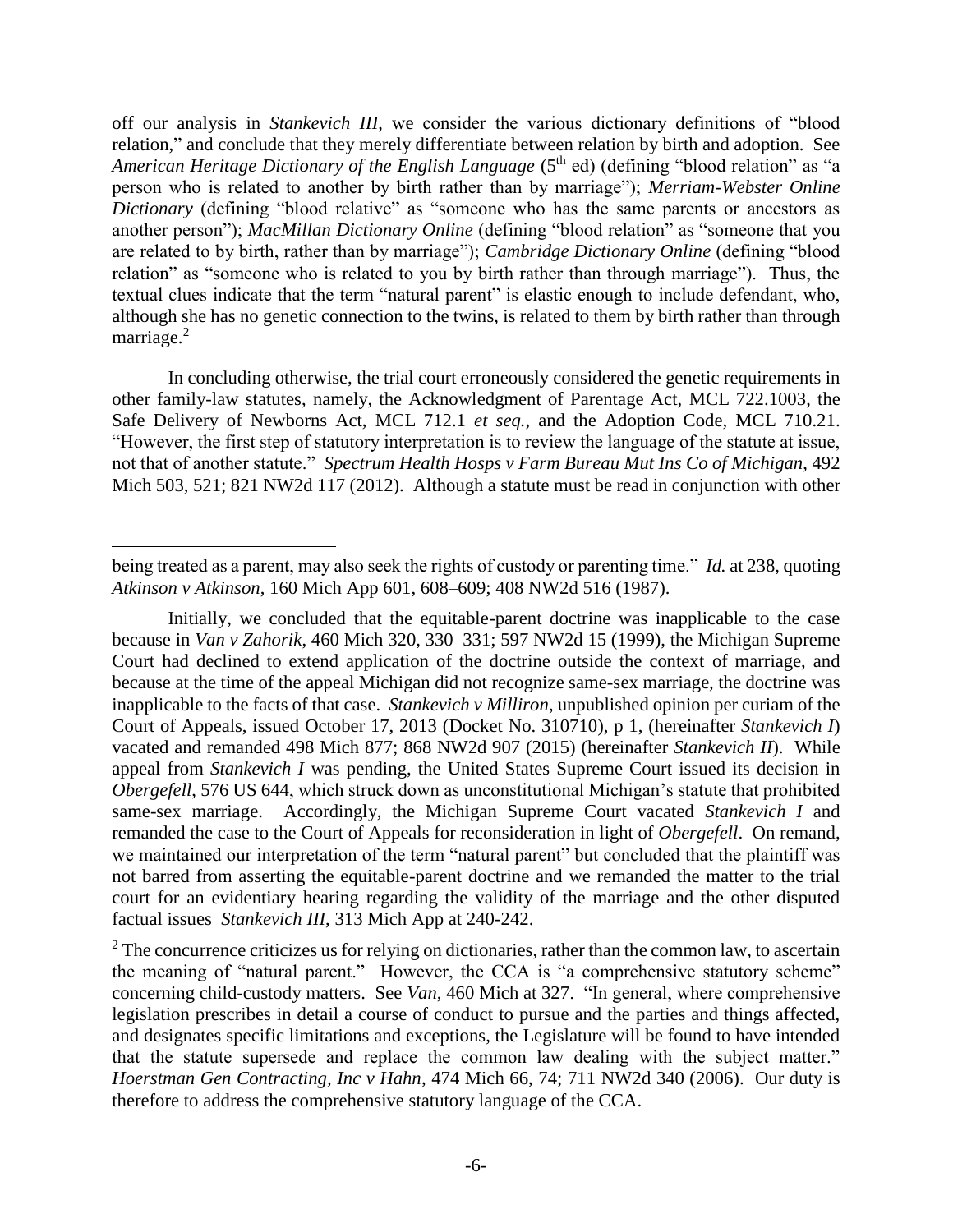relevant statutes and interpreted in a manner that ensures that it works in harmony with the entire statutory scheme, *Potter v McLeary*, 484 Mich 397, 411; 774 NW2d 1 (2009), none of these statues were implicated by the facts of this case.

In addition, a review of these statutes does not support the trial court's conclusion that Michigan law generally requires a genetic connection in order to establish maternity. Specifically, the trial court concluded that "MCL 722.1003, Michigan's Acknowledgment of Parentage Act has clearly identified that only a biological parent will have the 'duties of a child-parent relationship and legal status of [a] natural parent'." However, the act establishes paternity (not maternity). MCL 722.1004. The act defines the term "father" but not the term "mother." MCL 722.1002. Moreover, the act defines "father" as "the man who signs an acknowledgment of parent of a child." MCL 722.1002(d). This definition does not hint at any legal requirement of a genetic connection between a parent and a child. In fact, "[n]othing in the Acknowledgement of Parentage Act requires that the man completing the acknowledgement form actually be the child's biological father." *In re Daniels Estate*, 301 Mich App 450, 456; 837 NW2d 1 (2013). MCL 722.1007(g)(*i*) expressly provides that the acknowledgement form must include notice that signing the form waives blood or genetic tests to determine if the man is the biological father of the child. The only indication in the act as to how maternity is determined is found in MCL 722.1002(b) which defines the term "child" as "a child conceived and born to a woman . . . ." This definition does not include any requirement that the child be conceived by the same woman who births the child, nor does it indicate any preference for a genetic parent to take priority over a birth parent. Although MCL 722.1437 permits for the revocation of acknowledgment of parentage, "[n]othing in the act indicates that DNA results, standing alone, are sufficient to require revocation of an acknowledgment of parentage." *Helton v Beaman*, 304 Mich App 97, 108; 850 NW2d 515 (2014).

The Safe Delivery of Newborns Act states that a party petitioning for custody of a newborn may be ordered to submit to genetic testing "[u]nless the birth was witnessed by the emergency service provider and sufficient evidence exists to support maternity." MCL 712.11(2). Thus, it appears that the act only contemplates scenarios when a birth mother is also the genetic mother, and is uninformative as to the statutory construction of the CCA in this case.

The trial court's reliance on the Adoption Code is also misplaced. The act does not define or otherwise address genetic parents or birth parents. In addition, the trial court did not consider the Genetic Parentage Act, MCL 722.1461 *et seq.*, which permits a man to establish paternity by way of blood, tissue, or genetic testing. MCL 722.1467. The act focuses on a genetic parent-child connection, but considering it in the context of the entire statutory scheme, it does not support a conclusion that the Legislature intended for genetics to be the only way to establish parentage. Rather, "[t]he Legislature has provided numerous statutory paths to establishing paternity." *In re MKK*, 386 Mich App at 557. There is no indication in the plain language of any of these statutes that the Legislature intended to limit the path to establishing maternity to the single route of demonstrating a genetic connection.

In addition, the trial court relied on the public policy rationale provided in *Belsito v Clark*, 67 Ohio Misc 2d 54. We do not find this case by the Ohio Court of Common Pleas to be persuasive. In that case, the plaintiffs, Anthony and Shelly Belsito, a heterosexual married couple, used in vitro fertilization to combine their own genetic material and produce an embryo which was implanted into a surrogate, Carol Clark (Shelly's younger sister). *Id.* Before the child was born, the local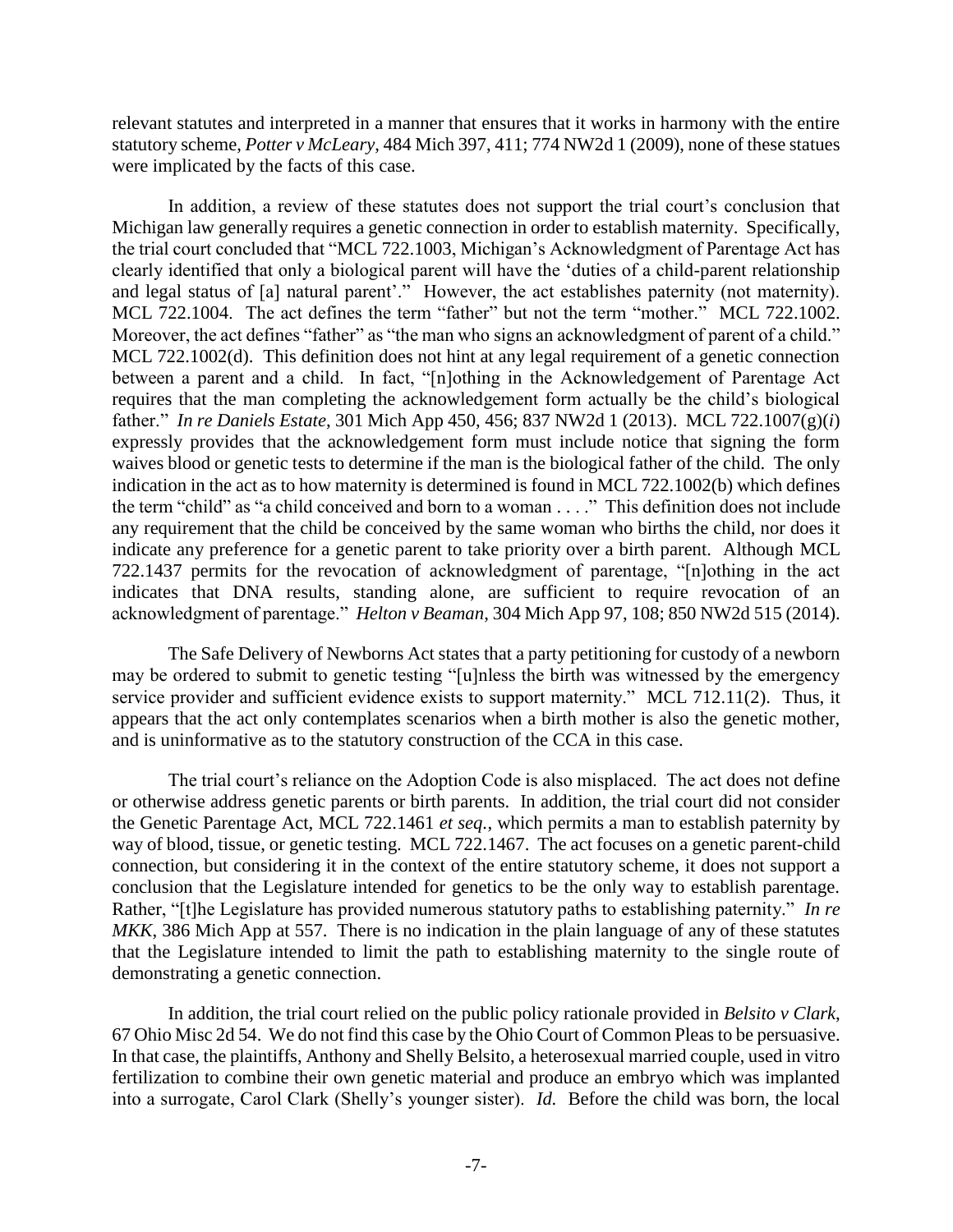hospital informed Shelly that, in accordance with Ohio law, Carol would be listed on the birth certificate as the child's mother, and because Carol was not married to the child's father, Anthony, the child would be considered illegitimate. *Id.* Thereafter, Shelly, along with Anthony, sought a declaratory order recognizing that they were the child's legal and natural parents. *Id.* The court concluded that, although both Shelly and Carol would be considered legal mothers under the language of the applicable Ohio statutes, society would be served best by a determination that only one woman was the child's mother. *Id.* 

On public policy grounds, the Ohio court rejected the "intent test" adopted by California courts whereby parentage was awarded to the "intended parent." *Id.* Instead, the court, without reliance on any legal authority, concluded that in such cases, genetics wins out over gestation because the "genetic parent can guide the child from experience through the strengths and weaknesses of a common ancestry of genetic traits." *Id.* at 64. However, our Supreme Court has stated that "[i]t is not within the authority of the judiciary 'to redetermine the Legislature's choice or to independently assess what would be most fair or just or best public policy.' " *Lash v City of Traverse City*, 479 Mich 180, 197; 735 NW2d 628 (2007), quoting *Hanson v Mecosta Co Rd Comm'rs*, 465 Mich 492, 504; 638 NW2d 396 (2002).

Therefore, we vacate the trial court's final order and remand this case for the trial court to consider custody and parenting time with both parties as "natural parents" under the CCA.

### IV. THE SURROGATE PARENTING ACT

Defendant also argues that the trial court erred when it concluded that the SPA applies to the facts of this case. We agree but conclude that the trial court's misapplication of the law does not require reversal.<sup>3</sup>

 $\overline{a}$  $3$  At the outset, we note that defendant has waived this issue by initially arguing that the SPA *applies* during the May 7, 2019 hearing on plaintiff's standing in the trial court. Now on appeal, defendant reverses course and argues that the trial court erred when it concluded that the SPA applies. Waiver is a voluntary and intentional abandonment of a known right. *Braverman v Granger*, 303 Mich App 587, 608; 844 NW2d 485 (2014). "A party cannot stipulate [to] a matter and then argue on appeal that the resultant action was error." *Holmes v Holmes*, 281 Mich App 575, 588; 760 NW2d 300 (2008) (quotation marks and citation omitted). "A party who waives a right is precluded from seeking appellate review based on a denial of that right because waiver eliminates any error." *The Cadle Co v City of Kentwood*, 285 Mich App 240, 255; 776 NW2d 145 (2009). To allow a party to assign error on appeal to something that he or she deemed proper in the lower court would be to permit that party to harbor error as an appellate parachute. *In re Hudson*, 294 Mich App 261, 264; 817 NW2d 115 (2011). Although an issue is waived, we "may overlook the preservation requirements if the failure to consider the issue would result in manifest injustice, if consideration is necessary for a proper determination of the case, or if the issue involves a question of law and the facts necessary for its resolution have been presented." *Johnson Family Ltd Pship v White Pine Wireless, LLC*, 281 Mich App 364, 377; 761 NW2d 353 (2008) (internal quotation marks and citation omitted). Moreover, when the trial court "incorrectly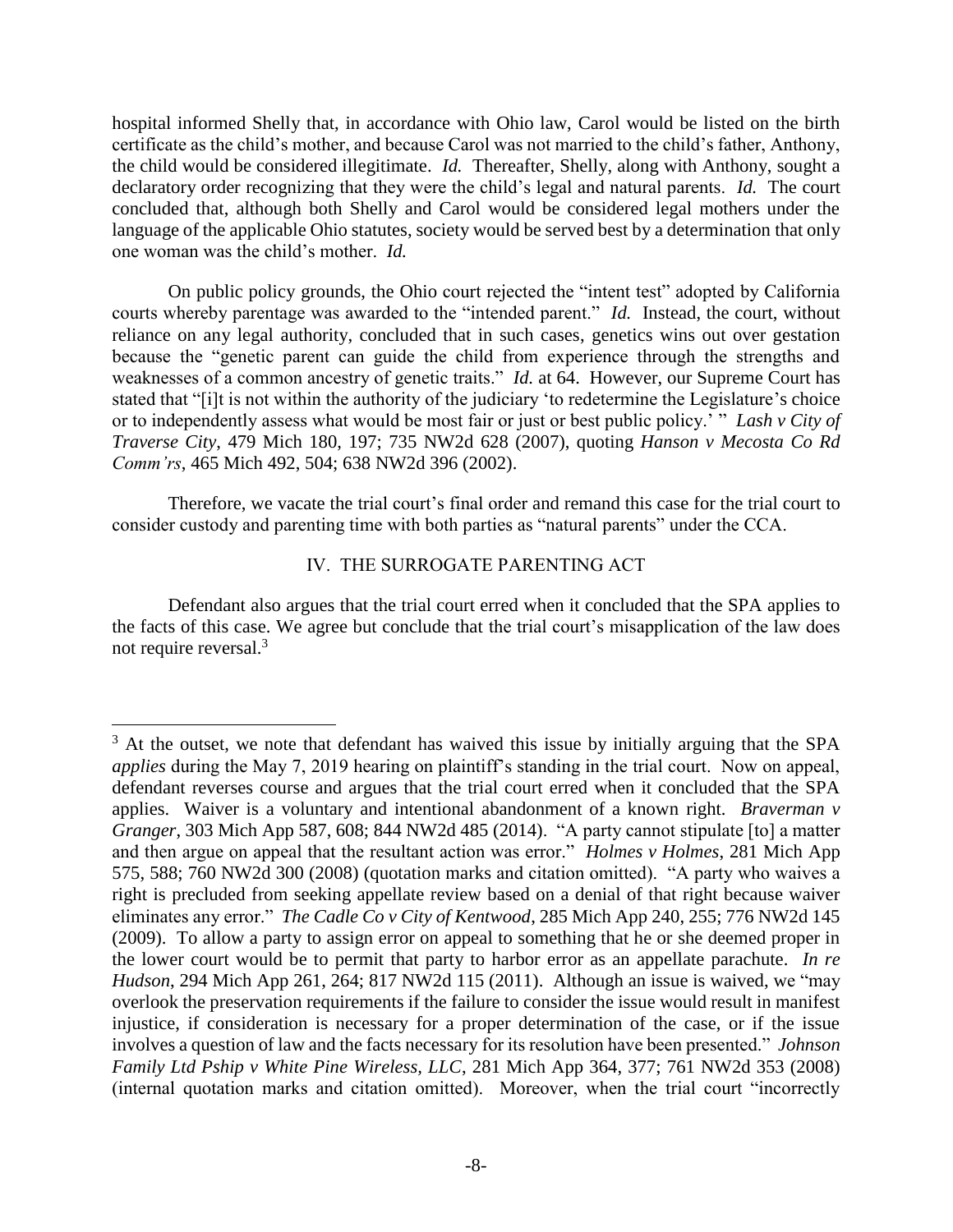The SPA, MCL 722.851 *et seq.*, governs surrogacy agreements. MCL 722.855 renders invalid surrogate parentage contracts. MCL 722.853(i) defines "surrogate parentage contract" as follows:

a contract, agreement, or arrangement in which a female agrees to conceive a child through natural or artificial insemination, or in which a female agrees to surrogate gestation, and to *voluntarily relinquish her parental or custodial rights to the child*. It is presumed that a contract, agreement, or arrangement in which a female agrees to conceive a child through natural or artificial insemination by a person other than her husband, or in which a female agrees to surrogate gestation, includes a provision, whether or not express, that the female will relinquish her parental or custodial rights to the child. [Emphasis added.]

In turn, "surrogate gestation" means "the implantation in a female of an embryo not genetically related to that female and subsequent gestation of a child by that female." MCL 722.853(g). In addition, MCL 722.861 provides:

If a child is born to a surrogate mother or surrogate carrier pursuant to a surrogate parentage contract, and there is a dispute between the parties concerning custody of the child, the party having physical custody of the child may retain physical custody of the child until the circuit court orders otherwise. The circuit court shall award legal custody of the child based on a determination of the best interests of the child. As used in this section, "best interests of the child" means that term as defined in [the CCA, MCL 722.23].

There is no doubt that the parties had an arrangement, though not at arm's length, for plaintiff to provide the eggs and for defendant to carry and birth the twins. However, we have previously explained that the voluntary relinquishment of parental rights is a necessary element to finding that a surrogate parentage contract exists:

The statutory language clearly defines "a surrogate parentage contract" as consisting of two elements: (1) conception, through either natural or artificial insemination, of, or surrogate gestation by a female and (2) her voluntary relinquishment of her parental rights to the child. Only a contract, agreement, or arrangement combining these two elements constitutes a "surrogate parentage contract" that is void and unenforceable under the act.

\* \* \*

To summarize, we hold:

chooses, interprets, or applies the law, it commits legal error that the appellate court is bound to correct." *Fletcher*, 447 Mich at 881. Accordingly, we address defendant's argument on appeal.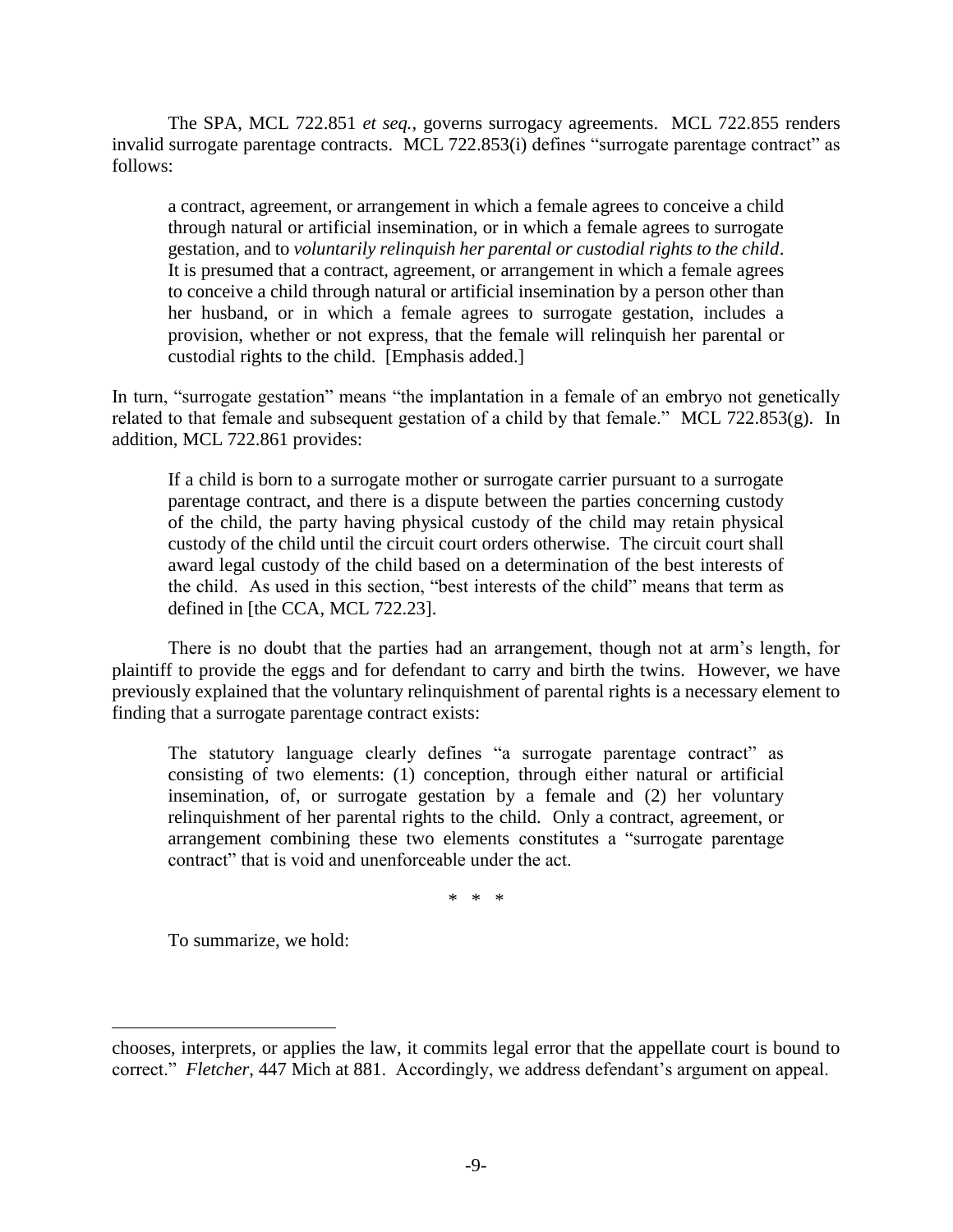(1) A surrogate parentage contract is void and unenforceable under § 5;

\* \* \*

- (3) For a surrogate parentage contract to exist there must be present the elements of (1) conception, through either natural or artificial insemination, of, or surrogate gestation by a female and (2) the voluntary relinquishment of her parental rights to the child; and
- (4) A contract, agreement, or arrangement that does not contain both elements set forth in (3) above is neither void and unenforceable under § 5 nor unlawful and prohibited by § 9, even when entered into for compensation. [*Doe v Attorney Gen*, 194 Mich App 432, 441-443; 487 NW2d 484 (1992) (footnotes omitted).]

MCL 722.853(i) does not state that the presumption of relinquishment of parental rights is conclusive,<sup>4</sup> but it also does not indicate what level of proof is required to rebut the presumption of relinquishment. Thus, we must use the "the usual standard required to overcome a rebuttable presumption: competent and credible evidence." *Reed v Breton*, 475 Mich 531, 539; 718 NW2d 770 (2006). In addition, where the statute does not specify the standard of proof, the usual civil "preponderance of the evidence" quantum of proof applies. *Mayor of Cadillac v Blackburn*, 306 Mich App 512, 521-522; 857 NW2d 529 (2014); *Residential Ratepayer Consortium v Pub Serv Comm*, 198 Mich App 144, 149; 497 NW2d 558 (1993). 5

The trial court did not make any finding on whether the evidence in this case successfully rebutted the statutory presumption of relinquishment of parental rights set forth in MCL 722.853(i). However, the parties testified that they intended to co-parent the twins and the clinic forms which were filled out at the time of the in vitro fertility treatments state that the parties intended a co-maternity arrangement. In any event, the trial court does not need to consider this issue on remand because, even assuming the SPA applies, MCL 722.861 of the SPA directs the trial court to consider the best-interest factors as set forth in the CCA when determining custody. 6

<sup>6</sup> MCL 722.861 states:

<sup>4</sup> A statutory conclusive presumption may not be rebutted by other evidence. *Pearo v Mackinac Island*, 307 Mich 290; 11 NW2d 893 (1943). In the absence of any language indicating that a statutory presumption is conclusive, we will decline to make such an inference. *Maier v General Telephone Company of Michigan*, 247 Mich App 655; 637 NW2d 263 (2001).

<sup>5</sup> MRE 301, entitled "Presumptions in Civil Actions and Proceedings," explains the effect of rebuttable presumptions:

In all civil actions and proceedings not otherwise provided for by statute or by these rules, a presumption imposes on the party against whom it is directed the burden of going forward with evidence to rebut or meet the presumption, but does not shift to such party the burden of proof in the sense of the risk of nonpersuasion, which remains throughout the trial upon the party on whom it was originally cast.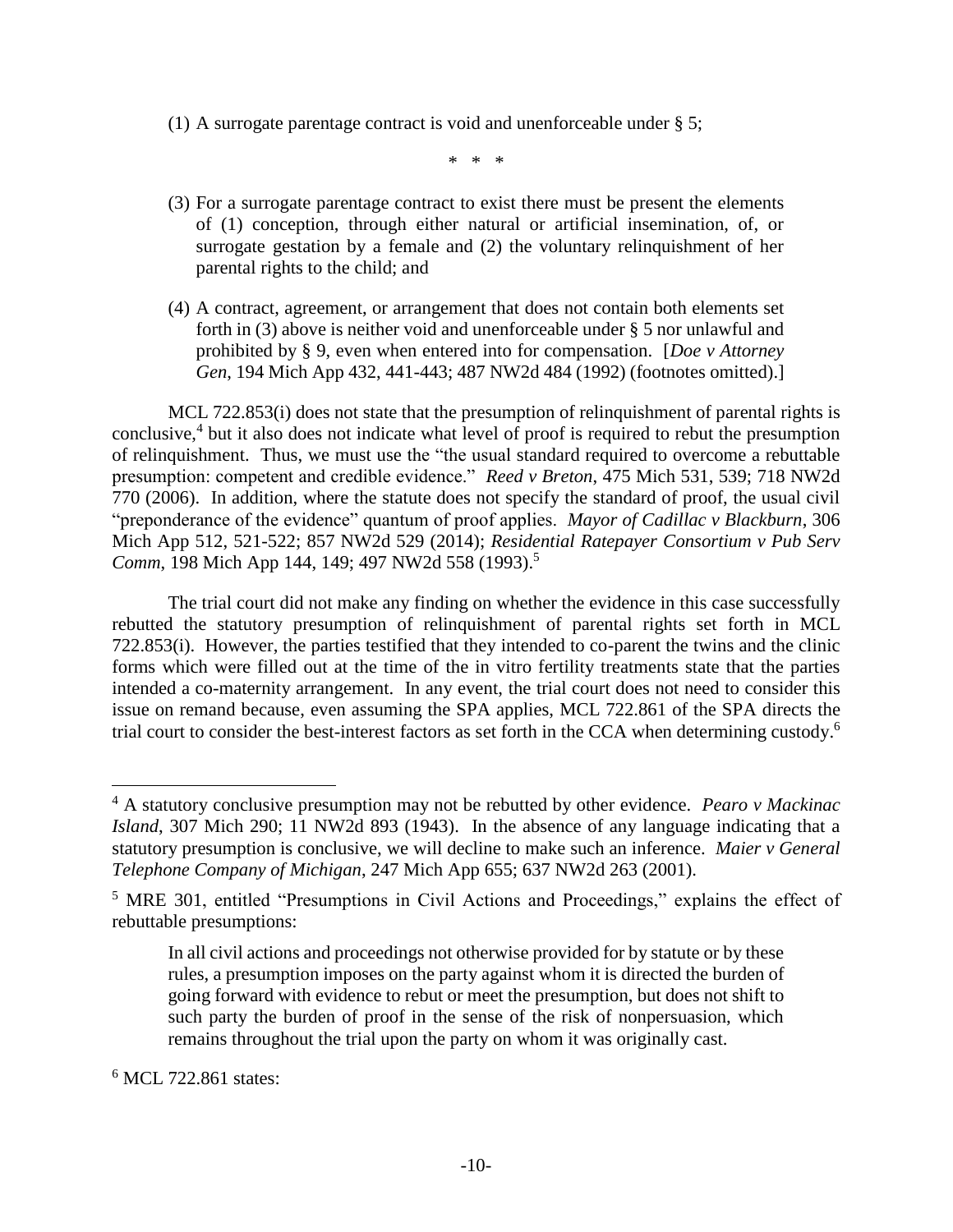Notably, the SPA does not indicate that the surrogate mother is a third party under the CCA, nor does it cross-reference any other provision of the CCA. Nor does MCL 722.23 (the CCA's bestinterest factors) cross-reference MCL 722.25(1) (the parental presumption provision of the CCA). But, because the CCA is the exclusive means of pursuing child custody rights,<sup>7</sup> there is no reason to conclude that MCL 722.25(1), which provides that the best interests of the child are served by awarding custody to the child's parent or parents unless there is clear and convincing evidence to the contrary, is inapplicable. In other words, even if the SPA applies, defendant remains a "natural parent" under the CCA, as discussed above, and the trial court's erroneous conclusion that the SPA applies does not alter the outcome of the case.

### V. CONSTITUTIONAL CLAIMS

Defendant also argues that the trial court's order violates her constitutional rights under the Equal Protection Clause and Due Process Clause of the United States Constitution.<sup>8</sup> However, because we conclude that the trial court erred in interpreting the CCA and misapplied the SPA in this case, we need not address defendant's remaining constitutional arguments. See *Dep't of Health & Human Services v Genesee Circuit Judge*, 318 Mich App 395, 407; 899 NW2d 57 (2016) (the widely accepted and venerable rule of constitutional avoidance counsels that we first consider whether statutory or general law concepts are instead dispositive).

## VI. CONCLUSION

The trial court erred when it concluded that defendant is not a "natural parent" under the CCA because she lacks a genetic link to the twins that she carried through gestation and birthed.<sup>9</sup>

<sup>7</sup> *Aichele*, 259 Mich App at 153.

<sup>8</sup> See US Const, Am XIV.

If a child is born to a surrogate mother or surrogate carrier pursuant to a surrogate parentage contract, and there is a dispute between the parties concerning custody of the child, the party having physical custody of the child may retain physical custody of the child until the circuit court orders otherwise. The circuit court shall award legal custody of the child based on a determination of the best interests of the child. As used in this section, "best interests of the child" means that term as defined in [MCL 722.23].

<sup>&</sup>lt;sup>9</sup> We conclude that the term "natural parent" is elastic enough to include both parents in this case, where the parties divided the female reproductive roles of conceiving a child so that each has assumed a function traditionally used to evidence a legal maternal relationship. However, we note that the advent of assisted reproductive technology has complicated an area of law that traditionally was fairly straightforward. The statutes at play in this case, specifically the Child Custody Act of 1970, MCL 722.21 *et seq*., and the Surrogate Parenting Act ("SPA"), MCL 722.851 *et seq*. (first passed in 1988, 1988 PA 199) were written and enacted in an era when modern forms of assisted reproductive technology that are commonly used today were considered science fiction, and the cutting-edge technology being developed now was unimaginable then. Certainly, the common law could not have anticipated the fairly common circumstances of the parties in this case, let alone the circumstances of families where one child has three genetic parents, or where a child is